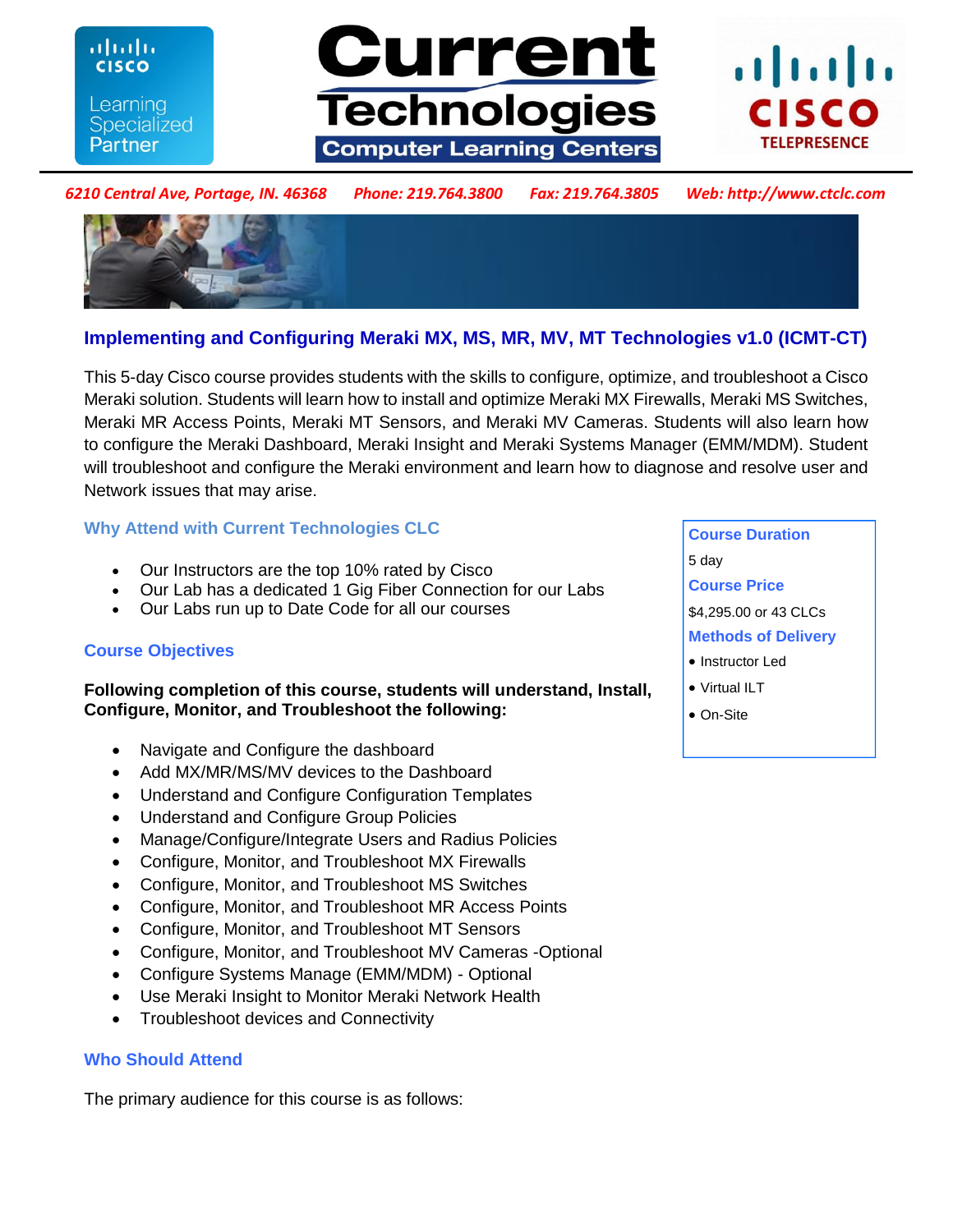- IT Staff and Managers
- Network and Systems Personnel and Engineers
- Small to mid-sized organizations that require fundamental knowledge on networking terms/concepts and configuration guidance for Meraki equipment
- This also includes organizations looking to implement remote sites, provide a guest wireless solution, and collect user analytics

# **Outline**

#### **Module 0: Introduction**

- Meraki Overview
- Introductions

### **Module 1: Introduction to Meraki**

- Cisco Meraki: An Overview of the Meraki Solution
	- o Cloud Based
- Meraki MS Switches Overview
- Meraki MX Security Appliances Overview
- Meraki MR Wireless Access Points Overview
- Meraki MT Sensors Access Points Overview
- Cisco Meraki Systems Manager (SM) Overview
- Cisco Meraki MV Vision Security Cameras Overview (MG and MT)
- Meraki API Overview
- Meraki Licensing
- Enterprise Support and Hardware Warranties
- Cisco Meraki Documentation

#### **Module 2: Cloud Management with the Meraki Dashboard**

- Overview of the Meraki Dashboard
	- o What Is It
	- o How To Access
	- o Loss of Connectivity
	- o Cloud
- Dashboard Structure
	- o Organizations
	- o Networks
	- o Accounts
	- o Best Practices
- Tags
- Navigating the Dashboard
- Creating Organizations
- Organizational Wide Settings
- Monitoring Organizations
- Managing Important Organizational Wide Pages and Settings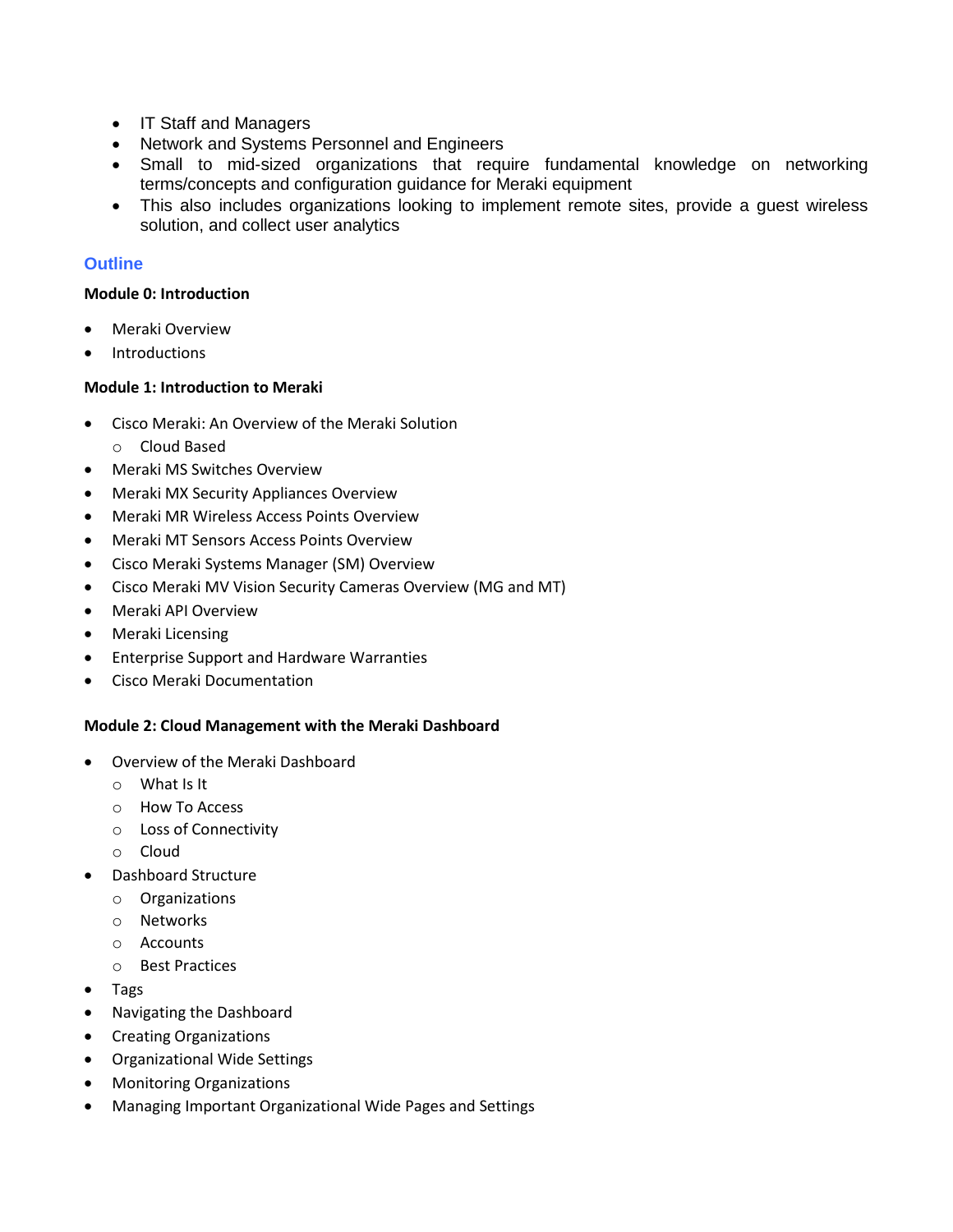- o Summary Reports
- o Configuration Templates
- o Scheduling and Managing Firmware
- o Location Analytics
- Creating Networks
- Network-Wide Settings
- Monitoring Networks
- Other Important Network Pages and Settings
	- o Group Policies
	- o Clients
	- o Troubleshooting Network Wide
		- **Event Log**
		- Packet Captures
		- $E$ . Etc.
	- o Location/Mapping Devices

### **Module 3: Meraki MX Security Appliances**

- What is MX?
- Threat Management Solution and SDWAN
- **•** Security Features
- SD-WAN Features
- MX Features and Integrations
	- o Integrating Active Directory
	- o High Availability
	- o Cellular Failover
	- o Etc.
- MX Devices
	- o MX64, MX67/68, MX75
	- o MX85, MX95, MX105
	- o MX250, MX450
	- o 3 Virtual MX for AWS, AZURE, Alibaba, and GCP
	- o Z3, Z3C
- Local Status Page MX
- Adding the MX to the Network
- Device Configuration
- Addressing & VLANs
	- o Concentrator Mode vs Routed Mode of Operation
	- o Client Tracking Methods
	- o VLANs
	- o Layer 3 Interfaces
	- o Static and Dynamic Routing
		- OSPF and BGP
- Firewall Configuration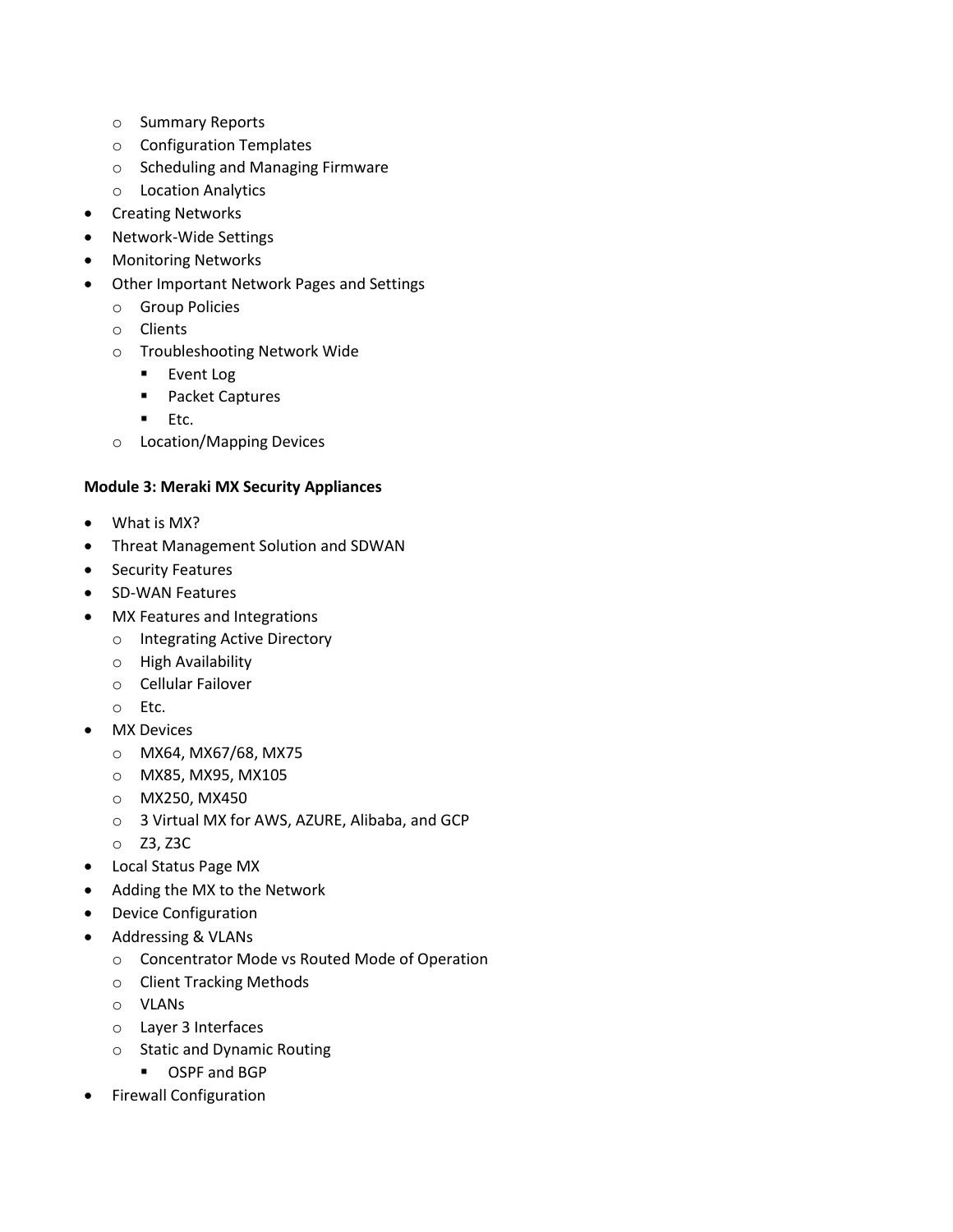- o Firewall Basics
- o Layer 3 and Layer 7 Firewalls
- o Traffic Shaping
- o Cellular Firewall Failover Rules
- o Content Filtering
- o Geo-IP Based Firewalling
- o Layer 7 Firewall Rules
- o NAT Configurations
- Cisco Umbrella
- VPN Configuration and Monitoring
	- o Site-to-Site Hub VPNs Configuration
	- o Concentrator VPN Configuration
	- o Meraki's Client VPN
		- **LZTP**
	- o AnyConnect Client VPN
- Active Directory Integration
- Meraki Access Control
- Meraki Splash Page Configuration
- Configuring Access Policies
- Teleworker VPN / L3 Roaming

#### **Module 4: Meraki MS Switch Appliances**

- Why use MS?
- MS Switch Platforms
	- o MS120-8, MS120, MS125
	- o MS210, MS225
	- o MS250, MS350, MS355X, MS390
	- o MS410, MS425, MS450
- MS Switch Configuration
- MS Switch Features
	- o Switch Stacks
	- o Multi-gigabit Ethernet
	- o High Availability
	- o Etc.
- Switch Configuration
	- o VLAN Configuration
	- o Layer 2 vs Layer 3
	- o Layer 2 and Layer 3 Configuration
		- **Static Routing**
		- OSPF
		- $BGP$
	- o Access Control Lists (ACL)
	- o Access Policies (802.1X)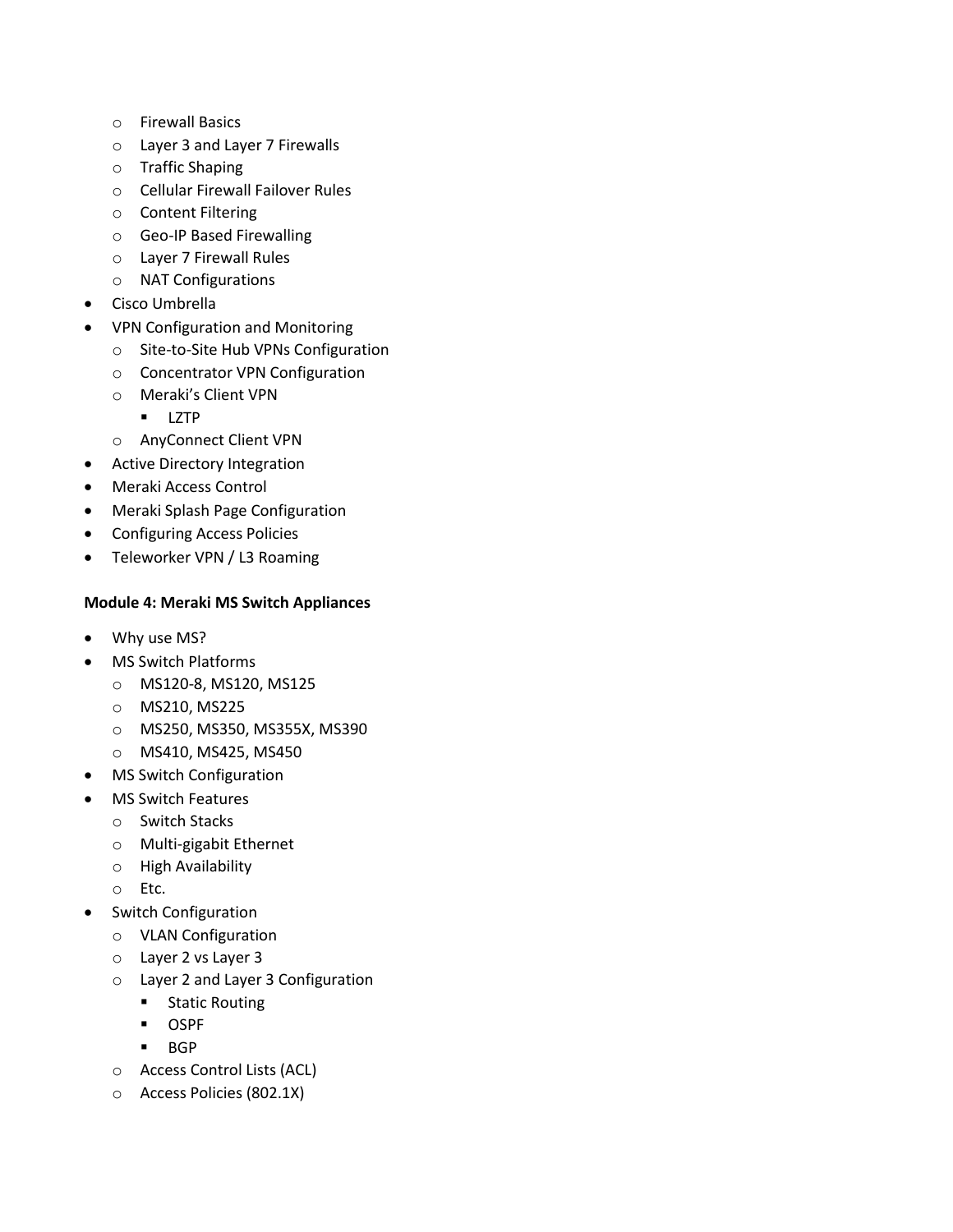- o ISE Integration
- o DHCP
- o Spanning Tree
- o Quality of Service (QoS)
- o Switch MTU
- o Multicast Routing and Internet Group Management Protocol (IGMP)
- Port Configuration
	- o Configuring an Individual Port
	- o Configuring Ports on a Switch
	- o Configuring Ports using Ranges and Search Criteria
	- o Configuring Ports on a Switch Stack
	- o Port Schedules
	- o Access Policies
	- o Port Mirroring
	- o Link Aggregation
- Switch Monitoring
	- o Switch Status
	- o Port Status
	- o Real-time and Historical Data
	- o DHCP on the Switch
	- o Power
	- o DHCP and Routing
	- o Event Logs
	- o Summary Reports
- Troubleshooting
	- o Turn on Switch Blinking for Switch Identification
	- o Performing Packet Captures
	- o Performing Cable Tests
	- o Performing Port Reset
	- o Performing Throughput Tests
	- o Performing device Reboots
	- o Using ARP and Route Tables for Troubleshooting
	- o Troubleshoot using Ping and Traceroutes
- Managing Firmware Upgrades

#### **Module 5: Meraki MR Wireless**

- Meraki MR Overview
- MR Features
	- o Multigig (2.5 and 5 gigs)
	- o Mesh Routing
	- o RF Features
	- o Guest Wireless
	- o Bluetooth Analytics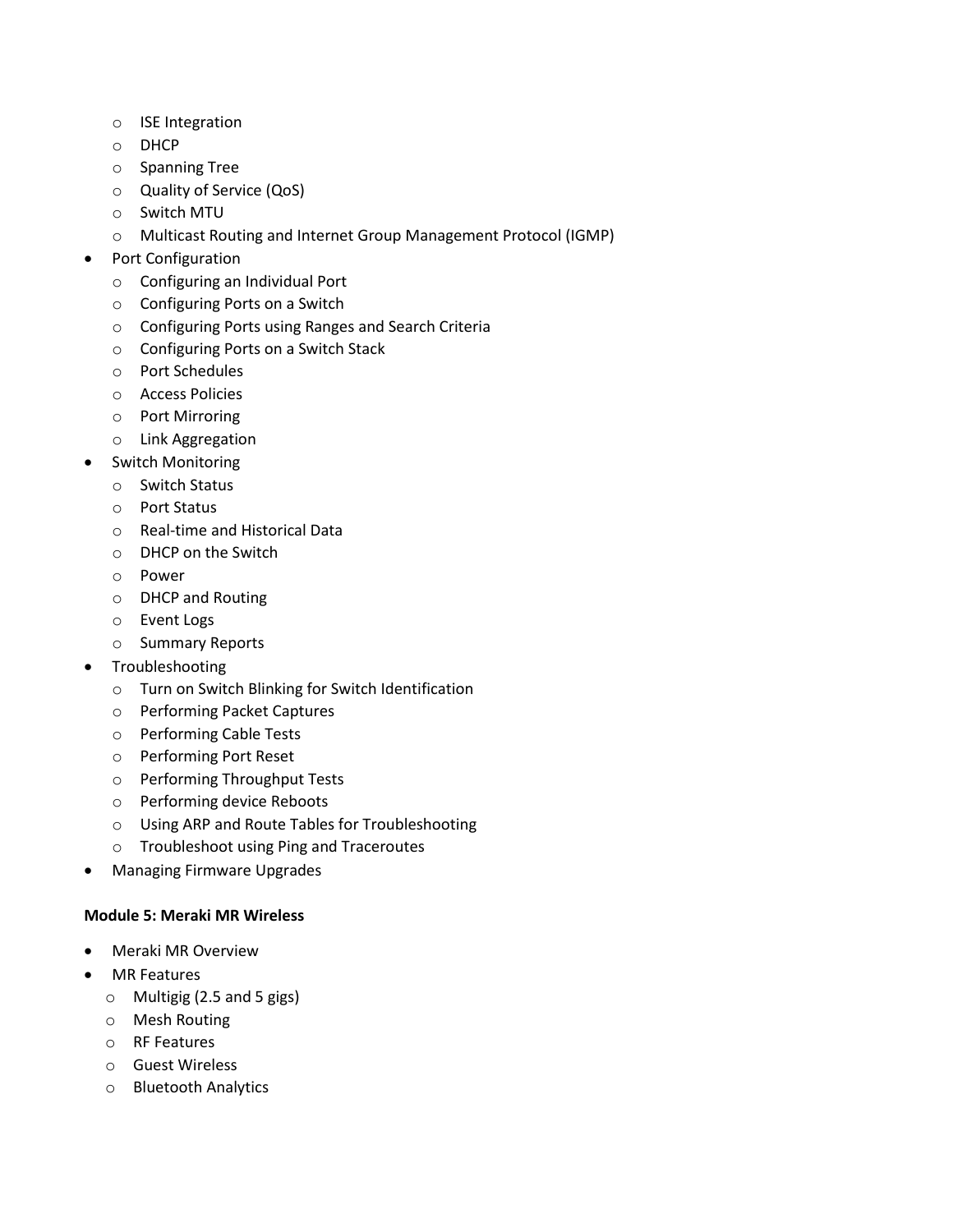- o Location Heatmaps
- o Zero-Touch Provisioning
- o Dedicated Scanning Radio
	- $RF$
	- **Security**
- IEEE 802.11 Wireless Standards
- Wi-Fi 6-802.11 AX
- Site Survey and Design: Best Practices to ensure connectivity and user experience
- AP Models and Antennas
- o MG21, MG21E, MG41, MG41E
- Configuring APs
	- o Basic Configuration
	- o Device Tags
	- o Layer 3 Roaming
	- o Access Policies with ISE
	- o Other Access Policy Options
- RF Radio Settings
	- o Auto RF
	- o Transmit Power Control
	- o Channel Assignment
	- o RF Profiles
	- o Band Steering
	- o Client Balancing
- Cisco Umbrella
- Additional Features
	- o Configuring Bluetooth Scanning
	- o Splash Pages
	- o Floor Plans
- Configuring SSIDs
- Wi-Fi Protected Access Settings
	- o WEP
	- o WAPI and 2
	- o RADIUS
	- o Cisco ISE
	- o WAP2 Enterprise with 802.1X
	- o WAP2 with Preshared Keys
- Wireless Security
	- o Air Marshall
	- o Local Network Access
	- o L3 and L7 Firewall Rules
		- **Block Applications**
	- o Traffic Shaping Rules per SSID
- Monitoring APs
	- o Meraki Health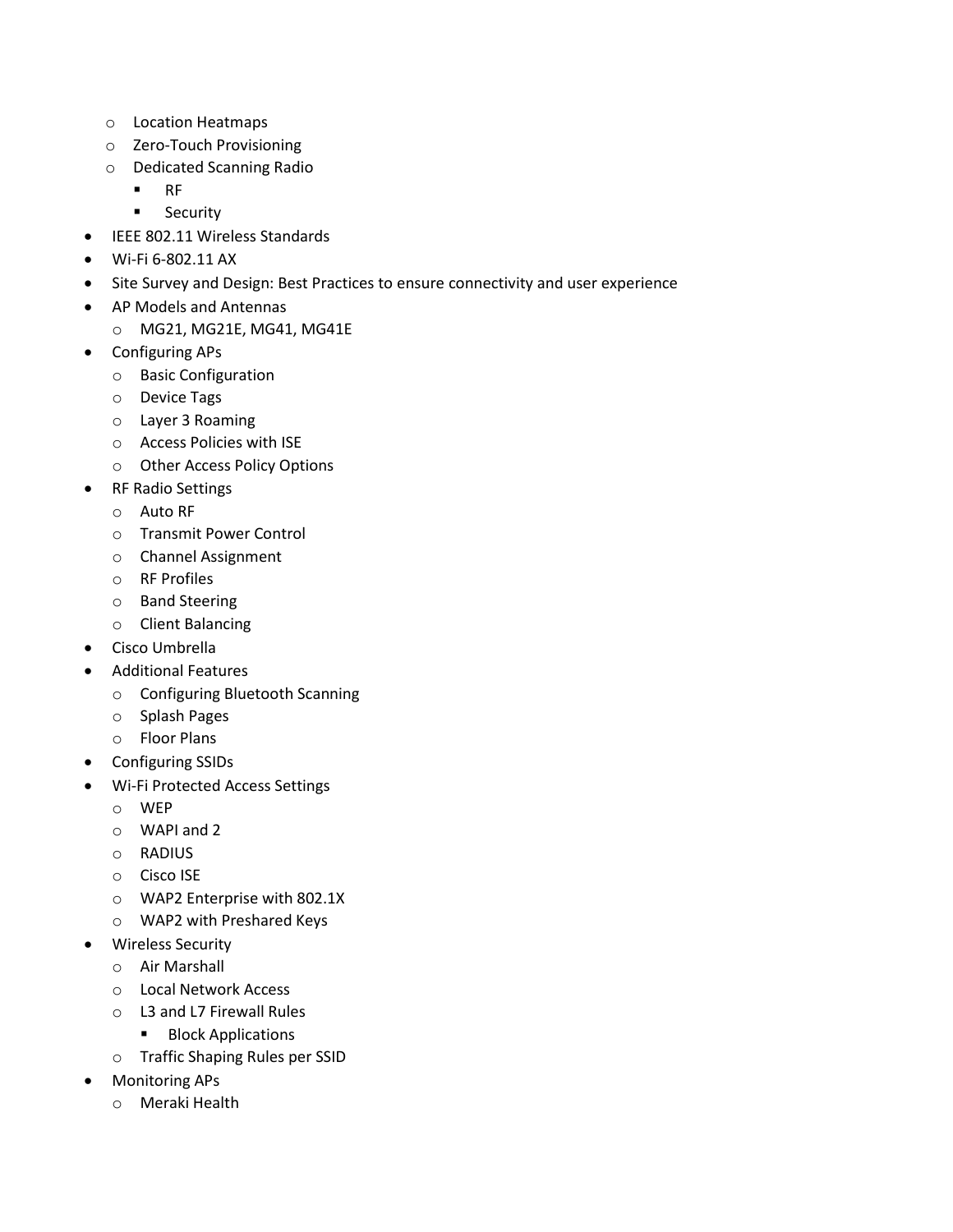- o Clients
- o RF Metrics
- o RF Spectrum
- o SSID Availability
- Troubleshooting
	- o Using Heatmaps to Troubleshoot RF Issues
	- o Identify Problematic Areas
	- o Signal Attenuation
	- o Ping and Traceroute
	- o Reboot Device
	- o Blink LEDs
	- o Throughput
	- o Checking PCI Compliance
	- o Using the Event Log for Troubleshooting

#### **Module 6: Meraki SM System Manager**

- Device Management Overview
- Mobile Device Management
- Mobile Application Management
- Mobile Identity
- Meraki Sentry
- Deployment Considerations
- Systems Manager Licensing
- SM Supported Devices
- Meraki SM Features
- Creating a Network for Systems Manager
- Setup Device Enrollment
	- o Apple Device Enrollment with Certificates
	- o Android for Work Enrollment
	- o Chrome OS Device Enrollment
	- o Windows Enrollment
- **•** Cisco ISE Integration
- SM Profiles
	- o Settings Restrictions
	- o Active Sync
	- o Setting Passcodes on Devices
	- o Setting Backgrounds
	- o Setting Wireless Settings
	- o Setting VPN Settings
- Managing Clients
- Monitoring Clients

#### **Module 7: Meraki MV Camera**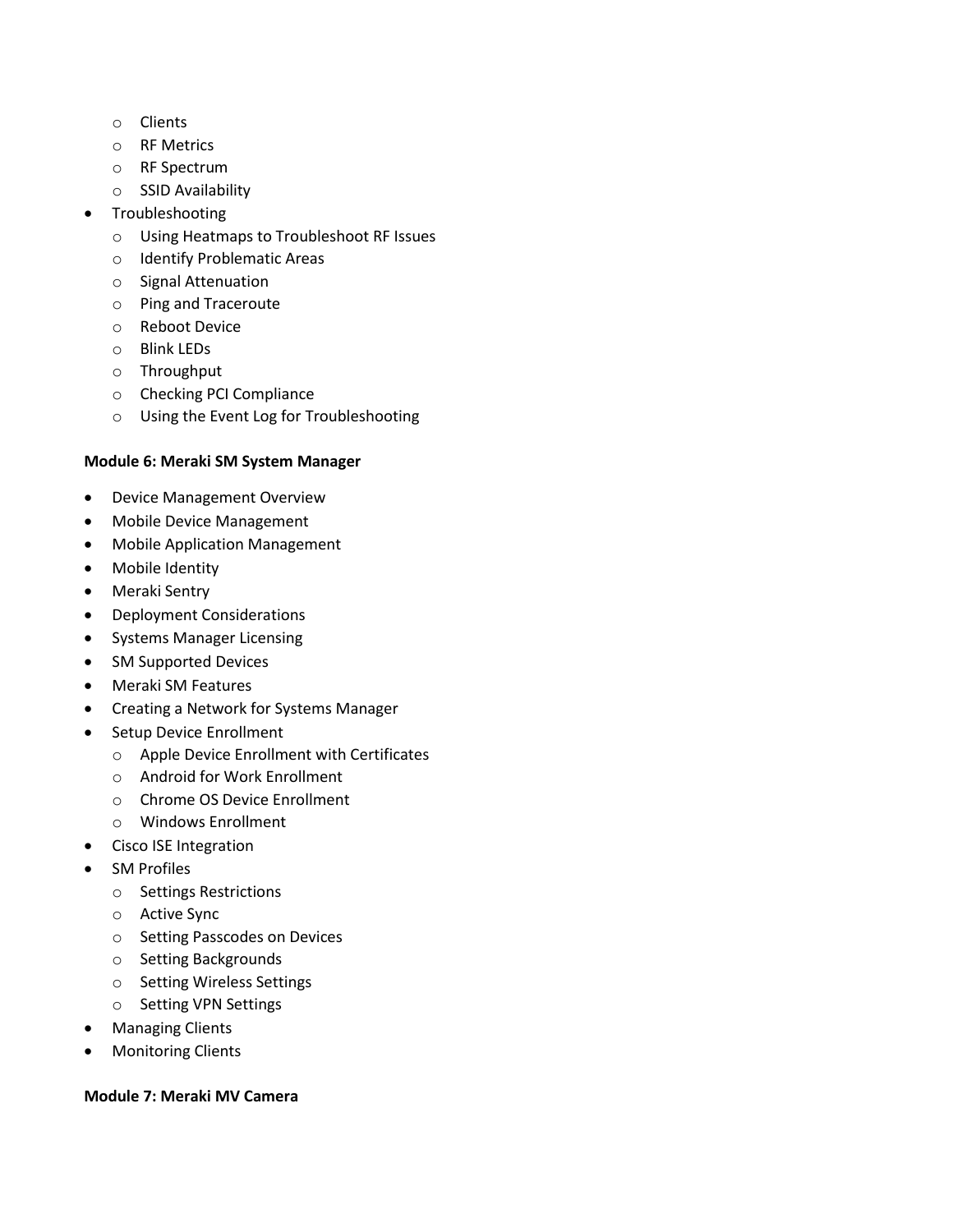- Meraki MV Security Cameras Product Family
	- o Indoor Cameras
		- MV12N, MV12WE, MV12W
		- **•** MV22, MV22x
	- o Outdoor Cameras
		- **MV52, MV72, MV72x**
	- o Specialized Cameras
		- **MV32, MV2**
- MV Camera Warranty
- MV Camera Licensing
- MV Camera Video Encryption
- MV Video and Audio Recording
- Configuring User/Admin Security
- Configuring Camera Settings
	- o Configuring Video Settings
	- o Configuring Camera Analytics
	- o Configuring MV NightMode
	- o Create Recording Schedule
	- o Motion Based Recording
	- o Configuring Camera Retention
- View Camera Events
	- o Cloud Proxy Viewing
	- o Direct Streaming
- Searching Video for Events
- **•** Creating Configuring Video Wall Boards
- Troubleshooting Camera Connectivity
- Using the Event Log for Camera Events

#### **LAB OUTLINE**

#### **Lab 1: Configuring the Organization**

- Configure Organizational Settings
- Add All Devices to Organization
- **•** Create Networks
- Manage Network-Wide Settings
- Create Group Policies
- Manage Firmware Upgrades
- Create Templates
- Manage VLAN Templates
- Bind Templates to Networks

#### **Lab 2: Configuring MX Appliances and Z3 Teleworker Devices**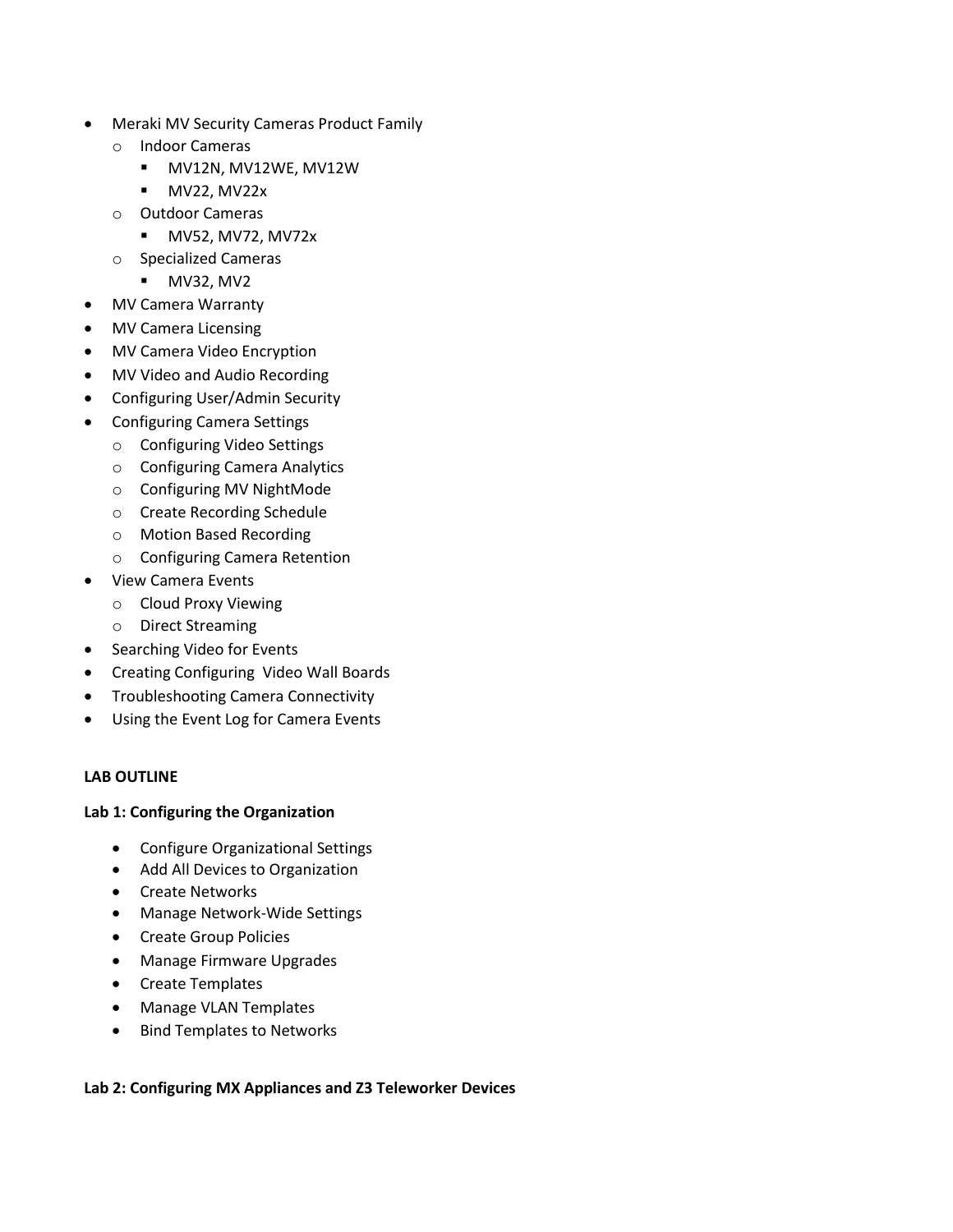- Configure MX Appliance and Configure Z3 Appliance
	- o Setup VLANs and Layer 3 Interfaces
	- o Setup a VPN Concentrator
	- o Setup and Manage DHCP Settings
	- o Configure Layer 3 Firewall Settings
	- o Configure Layer 7 Firewall Settings
	- o Configure Content Filtering
	- o Configure Traffic Shaping
	- o Configure SDWAN Feature and traffic Distribution
	- o Configure Site-to-site VPN
	- o Configure Client VPN
	- o Integrate Active Directory with Group Policy Settings
	- o Create Traffic Shaping Policies
	- o Configure Access control with Radius and ISE
	- o Create and Configure Splash Pages
- MX Appliances and Z3 Verification and Troubleshooting
	- o Verify and Trouble Shoot Appliance Status
	- o Verify and Trouble Shoot Site to Site VPN
	- o Verify and Trouble Shoot Firewall Settings
	- o Check the Routing Table
	- o Use the Tools
	- o Trouble shooting with Packet Capture

#### **Lab 3: Configuring MS Switches**

- Switch Configuration
	- o Configure Basic Switch Settings
	- o Configure Switch Stack
	- o Configure Spanning Tree
	- o Create Layer 3 Interfaces
	- o Configure DHCP server
	- o Create a Static Route
	- o Configure OSPF Routing
	- o Configure ACLs
	- o Create Access Policies
	- o Configuring Packet Captures
	- o Configure Port Policies
- Configure Switch Using a Network Template
	- o Configure Spanning Tree
	- o Create Layer 3 Interfaces
	- o Create a Static Route
	- o Configure OSPF Routing
	- o Configure ACLs
	- o Create Access Policies
- Configuring Ports
	- o Configure Trunk Ports
	- o Configure Access Ports
	- o Set VLAN on Multiple Ports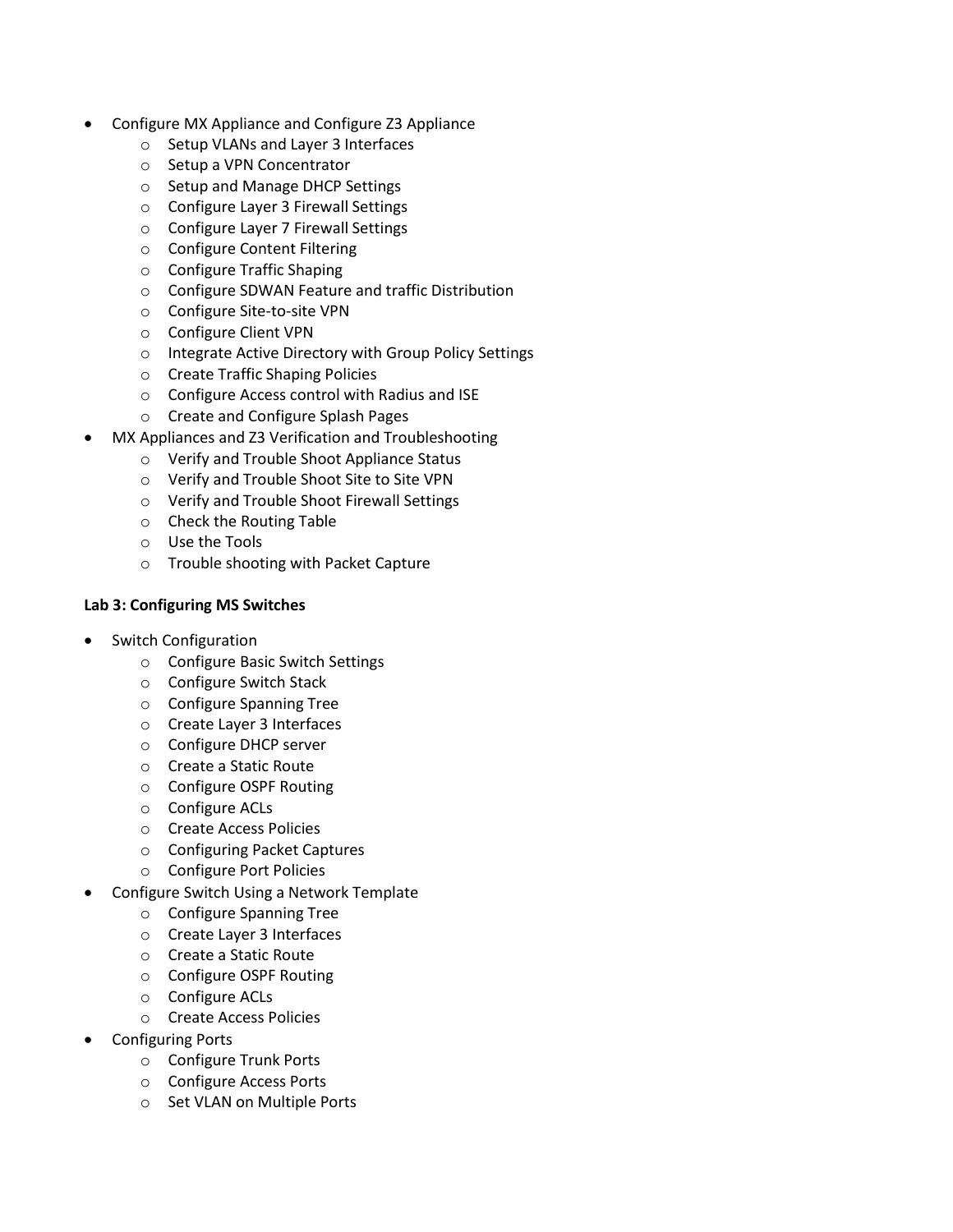- o Configure Link Aggregation
- o Configure Port Schedules
- o Configure Port Mirroring
- Meraki Switch Monitoring
	- o Monitoring Switch Status
	- o Monitoring Switch Port Status
	- o Monitoring Real-time and Historical Data
	- o Monitoring DHCP on the Switch
	- o Monitoring Power
	- o Monitoring DHCP and Routing
	- o Monitoring Event Logs
	- o Summary Reports
- Troubleshooting Tools
	- o Turn on Switch Blinking for Switch Identification
	- o Performing Packet Captures
	- o Performing Cable Tests
	- o Performing Port Reset
	- o Performing Throughput Tests
	- o Performing device Reboots
	- o Using ARP and Route Tables for Troubleshooting
	- o Troubleshoot using Ping and Traceroutes
- Managing Firmware Upgrades

#### **Lab 4: Meraki MR Wireless**

- Configuring Meraki APs
	- o Connecting APs to the Network
	- o Configuring Basic information including Tags
- Configuring SSIDs
	- o Provisioning SSIDs
	- o Open with Splash Pages
		- **-** Click-Through
		- Systems Manager Sign-in
		- **Facebook Sign-in**
		- Google Sign-in
		- **SMS Authenticated**
		- **Billing Configuration for SSIDs**
	- o Using Preshared Keys with WPA2
	- o Using WPA2-Enterprise SSIDs with 802.1X
		- **Cisco ISE**
	- o MAC-based Access Control Filtered SSIDs
- Firewall & Traffic Shaping Configuration for Wireless
	- o Block local network for Guests
	- o Layer 3 Firewall Rules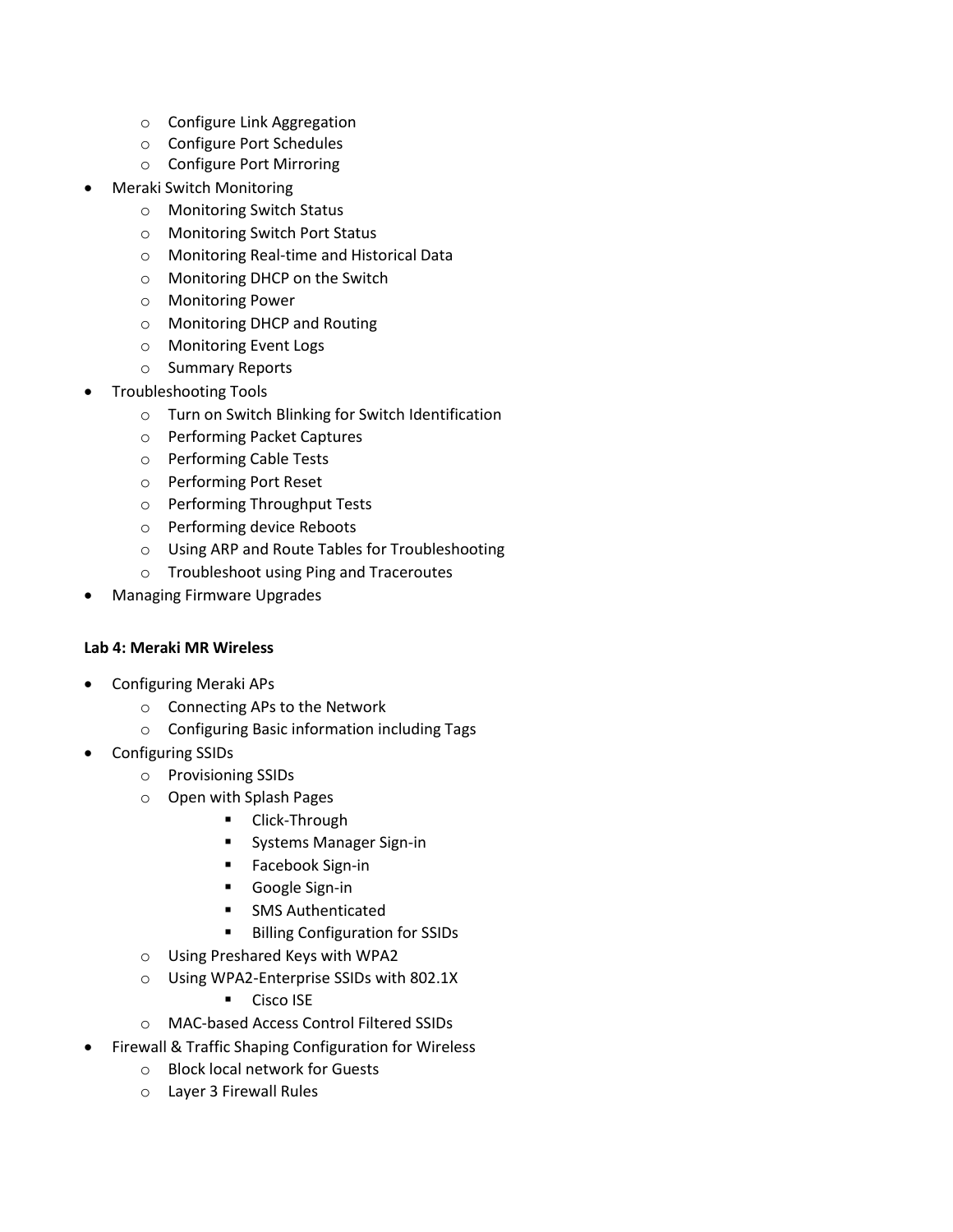- o Block Applications
- o Traffic Shaping Rules per SSID
- o Configuring Layer 3 Roaming
- o Configuring ISE Integration with Access Policies
- o Configuring Access Policies for Wireless
- o Configuring Wireless RF Radio Settings
	- **Auto RF**
	- **Transmit Power Control**
	- **E** Channel Selection
	- Band Steering
	- **•** Client Balancing
- o Configuring Bluetooth for Analytics
- o Guest Self-Registration
- o Configuring Splash Pages
- o Configuring Floor Plans
- o Placing APs on the Floor Plans
- o Configuring RF Channel and Power Settings
- o Configure Air Marshall to Isolate Rogue APs and Clients
- Monitoring Meraki APs
	- o Monitoring AP Status
	- o Using Meraki Wireless Health
	- o Monitoring Clients
	- o Monitoring RF Metrics
	- o Monitoring the RF Spectrum
	- o Monitoring SSID Availability
- Troubleshooting
	- o Using Heatmaps to Troubleshoot RF Issues
	- o Identify Problematic Areas
	- o Signal Attenuation
	- o Ping and Traceroute
	- o Reboot Device
	- o Blink LEDs
	- o Throughput
	- o Checking PCI Compliance
	- o Using the Event Log for Troubleshooting

#### **Lab 5: Meraki MV Cameras**

- Adding Cameras to a dedicated Network
	- o Connecting APs to the Network
	- o Configuring Basic information including Tags
- **•** Configuring Users
- Configure Admins
- Configuring Camera Settings